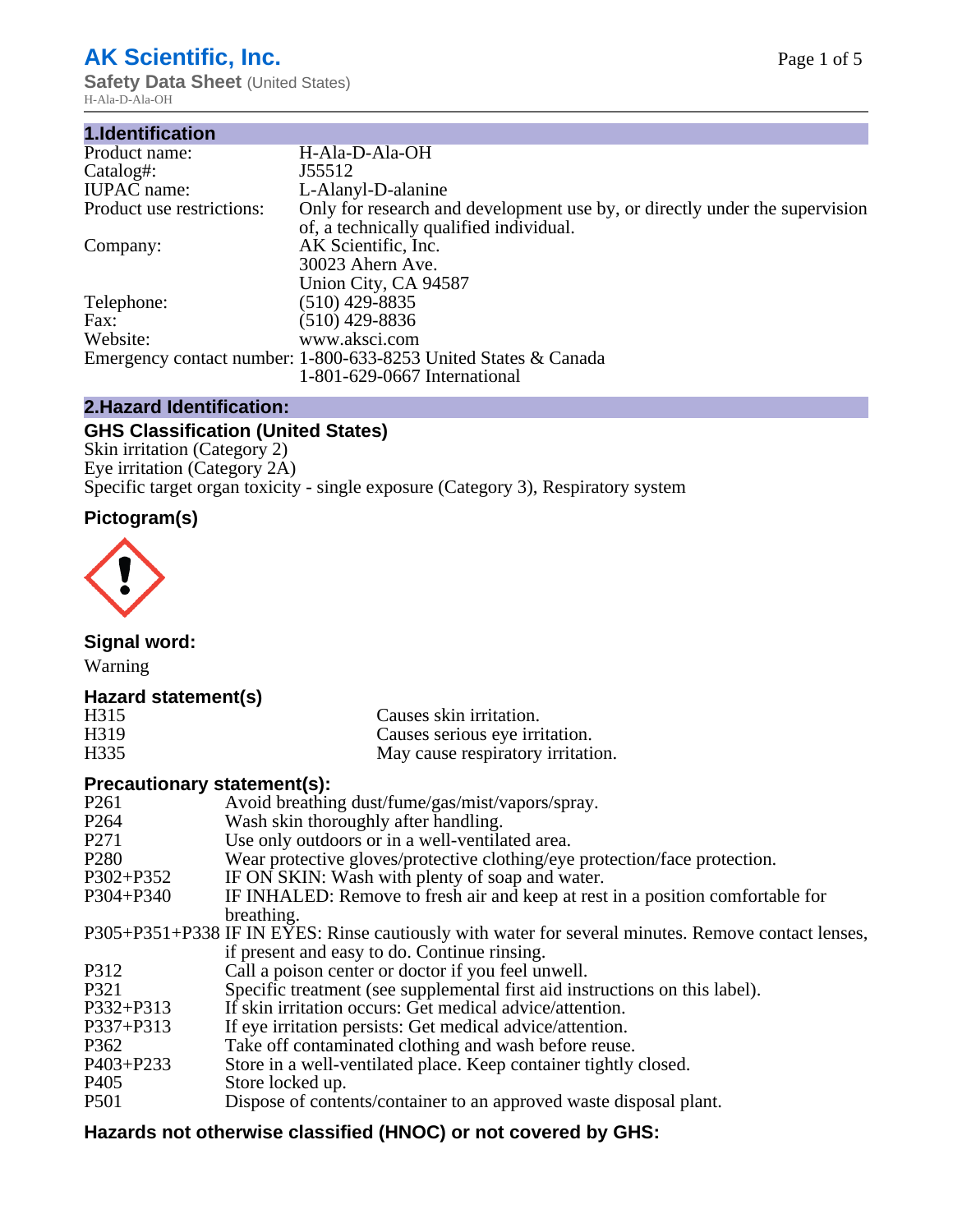#### None

#### **3.Composition/Information on Ingredients**

CAS#: 3695-80-5<br>Purity: 95% 95% Purity:<br>EC:

Synonyms: L-Alanyl-D-alanine Not available.

#### **4. First Aid Measures**

**General Information:** Immediately remove any clothing contaminated by the product. Move out of dangerous area. Consult a physician and show this safety data sheet.

**Inhalation:** Move person to fresh air. If not breathing, give artificial respiration. If breathing is difficult, give oxygen. Obtain medical aid.

**Skin contact:** Immediately flush skin with running water for at least 15 minutes while removing contaminated clothing and shoes. Wash clothing before reuse. Obtain medical aid immediately. **Eye contact:** Immediately flush open eyes with running water for at least 15 minutes. Obtain medical aid immediately.

**Ingestion:** Do NOT induce vomiting without medical advice. Rinse mouth with water. Never administer anything by mouth to an unconscious person. Obtain medical aid immediately.

**Most important symptoms and effects, both acute and delayed:** No further information available. Please see sections 2 and 11.

**Indication of any immediate medical attention and special treatment needed:** No further information available.

#### **5. Fire Fighting Measures**

**Suitable extinguishing media:** Use water spray, dry chemical, carbon dioxide, or chemical foam. **Specific hazards arising from the chemical:** Carbon oxides, Nitrogen oxides.

**Advice for firefighters:** As in any fire, wear a NIOSH-approved or equivalent, pressure-demand, self-contained breathing apparatus and full protective gear. During a fire, irritating and highly toxic gases may be generated by thermal decomposition or combustion.

#### **6. Accidental Release Measures**

**Personal precautions, protective equipment and emergency procedures:** Wear protective equipment and keep unprotected personnel away. Ensure adequate ventilation. Remove all sources of ignition. Prevent further leak or spill if safe to do so. For personal protective equipment, please refer to section 8.

**Environmental precautions:** Do not let product enter drains, other waterways, or soil.

**Methods and materials for containment and cleaning up:** Prevent further leak or spill if safe to do so. Vacuum, sweep up, or absorb with inert material and place into a suitable disposal container. Consult local regulations for disposal. See section 13 for further disposal information.

#### **7. Handling and Storage**

**Precautions for safe handling:** Avoid contact with skin, eyes, and personal clothing. Wash hands thoroughly after handling. Avoid breathing fumes. Use only with adequate ventilation. Wear suitable protective clothing, gloves, and eye/face protection. Keep away from sources of ignition. Minimize dust generation and accumulation. Keep container tightly closed. Open and handle container with care. Do not eat, drink, or smoke while handling.

**Conditions for safe storage, including any incompatibilities:** Store in a tightly-closed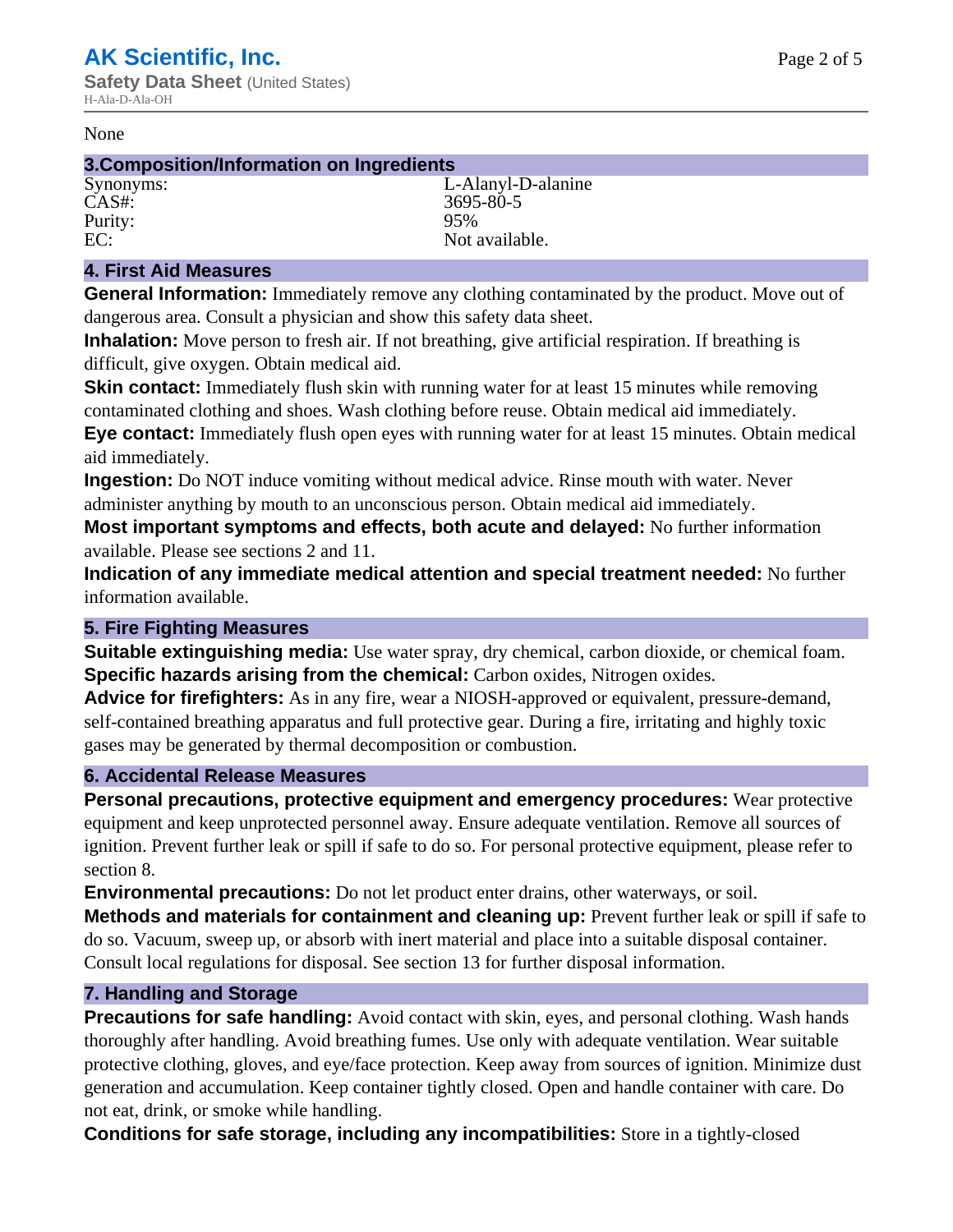container when not in use. Store in a cool, dry, well-ventilated area away from incompatible substances. Keep away from sources of ignition. ,Store long-term at room temperature.

#### **8. Exposure Controls/Personal Protection**

#### **Exposure limits:**

| <b>OSHA PEL:</b>  | Not available. |
|-------------------|----------------|
| NIOSH REL:        | Not available. |
| <b>ACGIH TLV:</b> | Not available. |

**Appropriate engineering controls:** Avoid contact with skin, eyes, and clothing. Wash hands before breaks and immediately after handling the product. Facilities storing or utilizing this material should be equipped with an eyewash fountain. Use adequate general and local exhaust ventilation to keep airborne concentrations low.

#### **Personal protection**

| Eyes:        | Based on an evaluation of the eye or face hazards present, wear chemical splash-resistant<br>safety glasses or goggles with side protection. A face shield may be appropriate in some |
|--------------|---------------------------------------------------------------------------------------------------------------------------------------------------------------------------------------|
|              | workplaces. Use eyewear tested and approved under appropriate government standards<br>such as OSHA 29 CFR 1910.133 or EU EN166.                                                       |
| Hands:       | Wear gloves selected based on an evaluation of the possible hazards to hands and skin,                                                                                                |
|              | the duration of use, the physical conditions of the workplace, and the chemical resistance<br>and physical properties of the glove material.                                          |
|              |                                                                                                                                                                                       |
|              | Skin and body: Protective clothing must be selected based on the hazards present in the workplace, the                                                                                |
|              | physical environment, the duration of exposure, and other factors. No fabric can provide                                                                                              |
|              | protection against all potential hazards; therefore it is important to select the appropriate                                                                                         |
|              | protective clothing for each specific hazard. At the minimum, wear a laboratory coat and                                                                                              |
|              | close-toed footwear.                                                                                                                                                                  |
| Respiratory: | Respirators are not a substitute for accepted engineering control measures such as<br>enclosure or confinement of the operation, general and local ventilation, and substitution      |
|              | of less toxic materials. When respiratory personal protective equipment is appropriate                                                                                                |
|              | based on an assessment of respiratory hazards in the workplace, use a NIOSH- or                                                                                                       |
|              | CEN-certified respirator.                                                                                                                                                             |

| 9. Physical and Chemical Properties |                       |
|-------------------------------------|-----------------------|
| <b>Physical State:</b>              | White powder          |
| Molecular Formula:                  | C6H12N2O3             |
| Molecular Weight:                   | 160.17                |
| Odor:                               | Not available.        |
| pH:                                 | Not available.        |
| <b>Boiling Point Range:</b>         | Not available.        |
| Freezing/Melting Point:             | $267 - 273$ °C        |
| <b>Flash Point:</b>                 | Not available.        |
| <b>Evaporation Rate:</b>            | Not available.        |
| Flammability(solid,gas):            | Please see section 2. |
| Explosive limits:                   | Not available.        |
| Vapor Pressure:                     | Not available.        |
| Vapor Density:                      | Not available.        |
| Solubility:                         | Not available.        |
| <b>Relative Density:</b>            | 1.2                   |
| Refractive Index:                   | 1.49                  |
| Volatility:                         | Not available.        |
| <b>Auto-ignition Temperature:</b>   | Not available.        |
| <b>Decomposition Temperature:</b>   | Not available.        |
| <b>Partition Coefficient:</b>       | Not available.        |
|                                     |                       |

#### **10. Stability and Reactivity**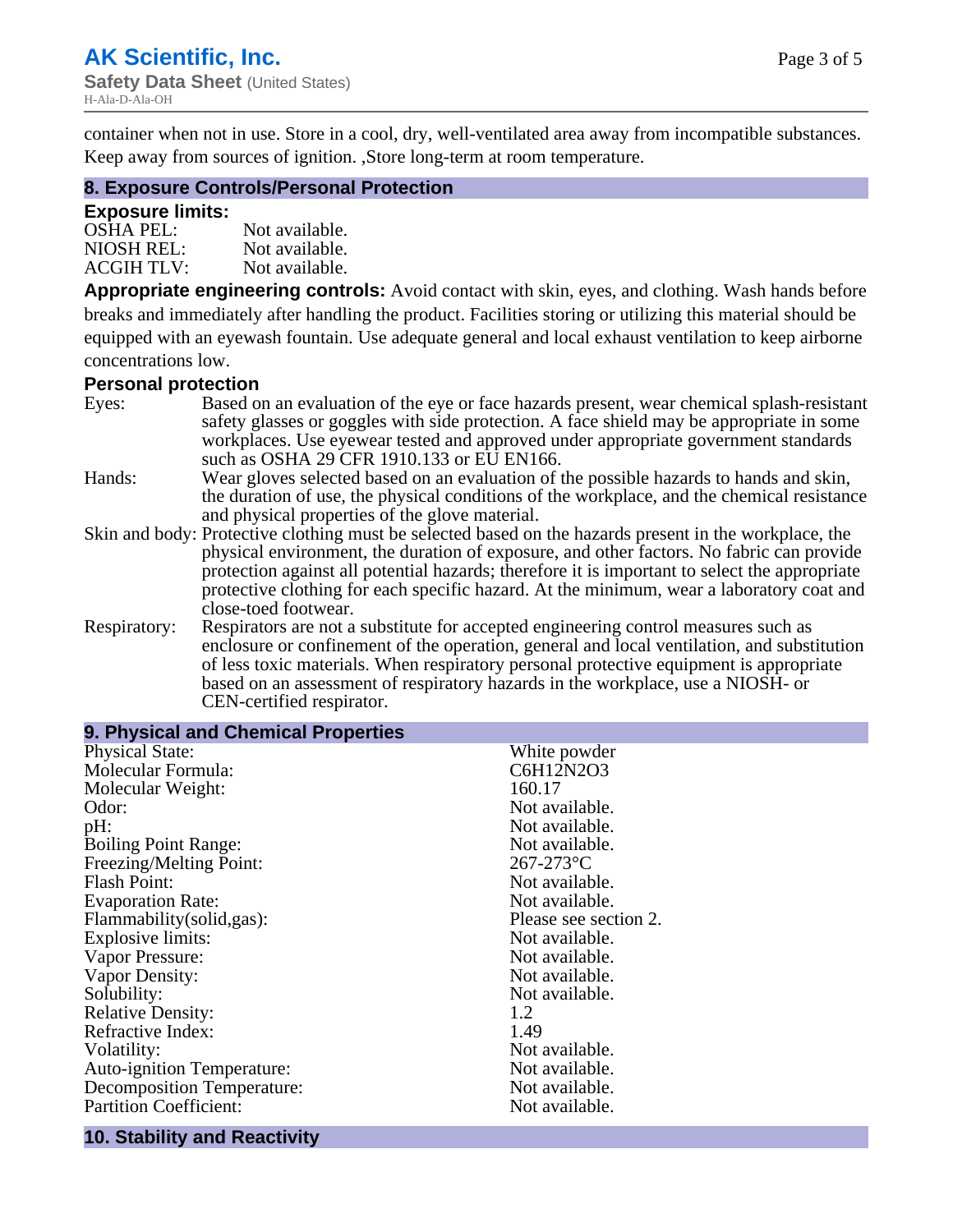| Reactivity:                         | Not available.                                       |
|-------------------------------------|------------------------------------------------------|
| Chemical stability:                 | Stable under recommended temperatures and pressures. |
| Possibility of hazardous reactions: | Not available.                                       |
| Conditions to avoid:                | Dust generation.                                     |
| Incompatible materials:             | Strong oxidizing agents.                             |
| Hazardous decomposition products:   | Carbon oxides, Nitrogen oxides.                      |
|                                     |                                                      |

#### **11. Toxicological Information**

| RTECS#                                         | Not available.                                      |
|------------------------------------------------|-----------------------------------------------------|
| Acute toxicity:                                | Not available.                                      |
| Routes of exposure:                            | Inhalation, eye contact, skin contact, ingestion.   |
| Symptoms related to the physical, chemical and | Skin contact may result in inflammation             |
| toxicological characteristics:                 | characterized by itching, scaling, reddening,       |
|                                                | blistering, pain or dryness. Eye contact may result |
|                                                | in redness, pain or severe eye damage. Inhalation   |
|                                                | may cause irritation of the lungs and respiratory   |
|                                                | system. Overexposure may result in serious illness  |

or death.

#### **Carcinogenicity**

| IARC: | Not classified.                                                                                       |
|-------|-------------------------------------------------------------------------------------------------------|
| NTP:  | Not listed.                                                                                           |
| OSHA: | Not listed.                                                                                           |
|       | Acute toxic effects: Inflammation of the eye is characterized by redness, watering, and itching. Skin |
|       | inflammation is characterized by itching, scaling, reddening, or, occasionally,                       |
|       | blistering.                                                                                           |

| 12. Ecological Information     |                |  |
|--------------------------------|----------------|--|
| Ecotoxicity:                   | Not available. |  |
| Persistence and degradability: | Not available. |  |
| Bioaccumulative potential:     | Not available. |  |
| Mobility in soil:              | Not available. |  |
| Other adverse effects:         | Not available. |  |
|                                |                |  |

#### **13. Disposal Considerations**

Disposal of waste: Chemical waste generators must determine whether a discarded chemical is classified as hazardous waste. US EPA guidelines for the classification determination are listed in 40 CFR 261.3. Additionally, waste generators must consult state and local hazardous waste regulations to ensure complete and accurate classification. Observe all federal, state and local regulations when disposing of the substance.

Disposal of packaging: Do not reuse containers. Dispose of as unused product.

| <b>14. Transportation Information</b> |                |
|---------------------------------------|----------------|
| <b>DOT (United States)</b>            |                |
| UN number:                            | Not hazmat     |
| Proper shipping name:                 | Not available. |
| Transport hazard class:               | Not available. |
| Packing group:                        | Not available. |
| <b>IATA</b>                           |                |
| <b>UN Number:</b>                     | Not DG         |
| Proper shipping name:                 | Not available. |
| Transport hazard class:               | Not available. |
| Packing group:                        | Not available. |